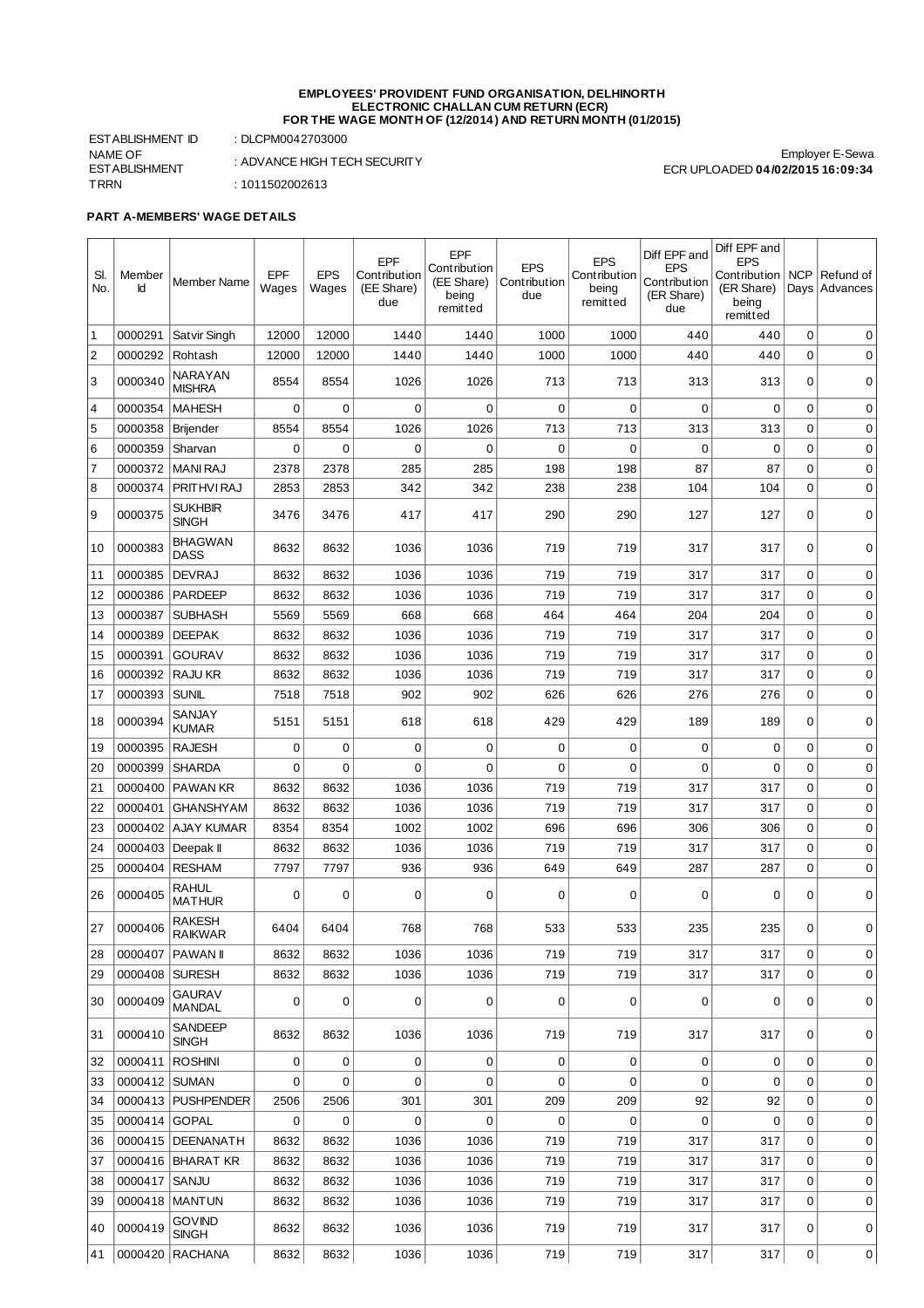| 42       | 0000421            | <b>VISHAL</b>                                 | 7240         | 7240         | 869         | 869         | 603        | 603        | 266         | 266        | 0            | 0           |
|----------|--------------------|-----------------------------------------------|--------------|--------------|-------------|-------------|------------|------------|-------------|------------|--------------|-------------|
| 43       | 0000422            | <b>JAIPAL</b>                                 | 8632         | 8632         | 1036        | 1036        | 719        | 719        | 317         | 317        | 0            | 0           |
| 44       | 0000423            | SANJEEV                                       | 8632         | 8632         | 1036        | 1036        | 719        | 719        | 317         | 317        | 0            | 0           |
| 45       | 0000424            | <b>RAM KUMAR</b>                              | 8632         | 8632         | 1036        | 1036        | 719        | 719        | 317         | 317        | 0            | 0           |
| 46       | 0000425            | <b>NEELAM</b>                                 | 5987         | 5987         | 718         | 718         | 499        | 499        | 219         | 219        | 0            | 0           |
| 47       | 0000426            | <b>MAMTA</b>                                  | 6822         | 6822         | 819         | 819         | 568        | 568        | 251         | 251        | 0            | 0           |
| 48       | 0000427            | <b>PUSHPA</b>                                 | 8632         | 8632         | 1036        | 1036        | 719        | 719        | 317         | 317        | $\mathbf 0$  | $\mathbf 0$ |
| 49       | 0000428            | <b>LEKHRAJ</b>                                | 7240         | 7240         | 869         | 869         | 603        | 603        | 266         | 266        | 0            | 0           |
| 50       | 0000429            | <b>VICKY</b><br><b>KUMAR</b><br><b>PANIKA</b> | 7518         | 7518         | 902         | 902         | 626        | 626        | 276         | 276        | 0            | 0           |
| 51       | 0000430            | <b>KARUNA</b>                                 | 7518         | 7518         | 902         | 902         | 626        | 626        | 276         | 276        | 0            | 0           |
| 52       | 0000431            | <b>RAVINDER</b>                               | 8214         | 8214         | 986         | 986         | 684        | 684        | 302         | 302        | 0            | 0           |
|          |                    |                                               |              |              |             |             |            |            |             |            |              |             |
| 53<br>54 | 0000432<br>0000433 | JAI<br><b>BHAGWAN</b><br><b>KARAMBIR</b>      | 8632<br>7240 | 8632<br>7240 | 1036<br>869 | 1036<br>869 | 719<br>603 | 719<br>603 | 317<br>266  | 317<br>266 | 0<br>0       | 0<br>0      |
| 55       | 0000434            | <b>NIT IN KR</b>                              | 8632         | 8632         | 1036        | 1036        | 719        | 719        | 317         | 317        | 0            | 0           |
|          |                    | <b>SALEHA</b>                                 |              |              |             |             |            |            |             |            |              |             |
| 56       | 0000435            | <b>BEGAM</b>                                  | 7797         | 7797         | 936         | 936         | 649        | 649        | 287         | 287        | 0            | 0           |
| 57       | 0000436            | <b>KAVITA</b>                                 | 8354         | 8354         | 1002        | 1002        | 696        | 696        | 306         | 306        | 0            | 0           |
| 58       | 0000437            | <b>SUNIL KUMAR</b><br>Ш                       | $\mathbf 0$  | 0            | 0           | 0           | 0          | 0          | 0           | 0          | $\mathbf 0$  | 0           |
| 59       | 0000438            | <b>MILAN</b>                                  | 8632         | 8632         | 1036        | 1036        | 719        | 719        | 317         | 317        | $\mathbf 0$  | 0           |
| 60       | 0000439            | <b>NARENDRA</b><br><b>SINGH</b>               | 8632         | 8632         | 1036        | 1036        | 719        | 719        | 317         | 317        | 0            | 0           |
| 61       | 0000440            | <b>ANIL</b>                                   | $\mathbf 0$  | $\mathbf 0$  | $\mathbf 0$ | $\mathbf 0$ | 0          | 0          | $\mathsf 0$ | 0          | 0            | 0           |
| 62       | 0000441            | <b>SUNIL II</b>                               | 278          | 278          | 33          | 33          | 23         | 23         | 10          | 10         | 0            | 0           |
| 63       | 0000442            | RAKESH<br>Thakur                              | $\mathbf 0$  | 0            | $\mathbf 0$ | $\mathbf 0$ | 0          | 0          | $\mathbf 0$ | 0          | $\mathbf 0$  | 0           |
| 64       | 0000443            | <b>ROHIT</b>                                  | 8632         | 8632         | 1036        | 1036        | 719        | 719        | 317         | 317        | 0            | 0           |
| 65       | 0000444            | Arun Kumar                                    | 8632         | 8632         | 1036        | 1036        | 719        | 719        | 317         | 317        | 0            | 0           |
| 66       | 0000445 Rajesh II  |                                               | 8632         | 8632         | 1036        | 1036        | 719        | 719        | 317         | 317        | 0            | 0           |
| 67       | 0000446            | Dharmender<br>Kumar Shukla                    | 2506         | 2506         | 301         | 301         | 209        | 209        | 92          | 92         | 0            | 0           |
| 68       | 0000447            | Saiyad Gulam<br>Anwar                         | 8632         | 8632         | 1036        | 1036        | 719        | 719        | 317         | 317        | 0            | 0           |
| 69       | 0000448            | Yogesh Kumar                                  | $\mathbf 0$  | 0            | 0           | 0           | 0          | 0          | 0           | 0          | 0            | 0           |
| 70       | 0000449            | SANTOSH<br><b>KUMAR</b>                       | 10478        | 10478        | 1257        | 1257        | 873        | 873        | 384         | 384        | 0            | 0           |
| 71       | 0000450            | <b>SARVINDER</b>                              | 8632         | 8632         | 1036        | 1036        | 719        | 719        | 317         | 317        | 0            | 0           |
| 72       | 0000451            | <b>JIT ENDRA</b><br>KUMAR                     | 0            | 0            | $\mathbf 0$ | 0           | 0          | 0          | $\mathbf 0$ | 0          | $\Omega$     | 0           |
| 73       | 0000452            | <b>NAYAB SINGH</b>                            | 8632         | 8632         | 1036        | 1036        | 719        | 719        | 317         | 317        | $\Omega$     | 0           |
| 74       | 0000453            | <b>RAJMANGAL</b>                              | 8632         | 8632         | 1036        | 1036        | 719        | 719        | 317         | 317        | $\mathbf 0$  | 0           |
| 75       | 0000454            | Vinod<br><b>KUMAR</b>                         | 8632         | 8632         | 1036        | 1036        | 719        | 719        | 317         | 317        | 0            | 0           |
| 76       | 0000455            | <b>MD SAJJAD</b>                              | 8632         | 8632         | 1036        | 1036        | 719        | 719        | 317         | 317        | 0            | 0           |
| 77       | 0000456            | <b>SUNIL</b>                                  | 8632         | 8632         | 1036        | 1036        | 719        | 719        | 317         | 317        | $\mathbf 0$  | 0           |
| 78       | 0000467            | <b>DUKHARAN</b><br><b>BARI</b>                | 7726         | 7726         | 927         | 927         | 644        | 644        | 283         | 283        | 0            | 0           |
| 79       | 0000473            | <b>SUNIL KUMAR</b>                            | $\mathbf 0$  | $\Omega$     | 0           | $\Omega$    | 0          | 0          | $\Omega$    | 0          | 0            | 0           |
| 80       | 0000475            | <b>PAWAN</b><br><b>KUMAR</b>                  | 7657         | 7657         | 919         | 919         | 638        | 638        | 281         | 281        | 0            | 0           |
| 81       | 0000476            | SANJAY<br><b>KUMAR</b>                        | 8632         | 8632         | 1036        | 1036        | 719        | 719        | 317         | 317        | $\mathbf{0}$ | 0           |
| 82       | 0000479            | <b>DEEPALI</b>                                | 8632         | 8632         | 1036        | 1036        | 719        | 719        | 317         | 317        | 0            | 0           |
| 83       | 0000501            | Chain Singh                                   | 12000        | 12000        | 1440        | 1440        | 1000       | 1000       | 440         | 440        | $\Omega$     | 0           |
| 84       | 0000505            | Mukesh<br>Kumar                               | 8632         | 8632         | 1036        | 1036        | 719        | 719        | 317         | 317        | 0            | 0           |
| 85       | 0000512            | <b>AJAY KUMAR</b>                             | $\mathbf 0$  | $\Omega$     | $\mathbf 0$ | $\Omega$    | 0          | 0          | $\mathbf 0$ | 0          | 0            | 0           |
| 86       | 0000513            | <b>SHARUKH</b>                                | 8632         | 8632         | 1036        | 1036        | 719        | 719        | 317         | 317        | 0            | 0           |
| 87       | 0000514            | HIMANSHU<br><b>MANRAL</b>                     | 7379         | 7379         | 885         | 885         | 615        | 615        | 270         | 270        | 0            | 0           |
| 88       | 0000515            | <b>RANIDEVI</b>                               | 8632         | 8632         | 1036        | 1036        | 719        | 719        | 317         | 317        | 0            | 0           |
| 89       | 0000516            | Lavakush                                      | 2483         | 2483         | 298         | 298         | 207        | 207        | 91          | 91         | 0            | 0           |
| 90       | 0000519            | Kamal Kumar                                   | 2759         | 2759         | 331         | 331         | 230        | 230        | 101         | 101        | 0            | 0           |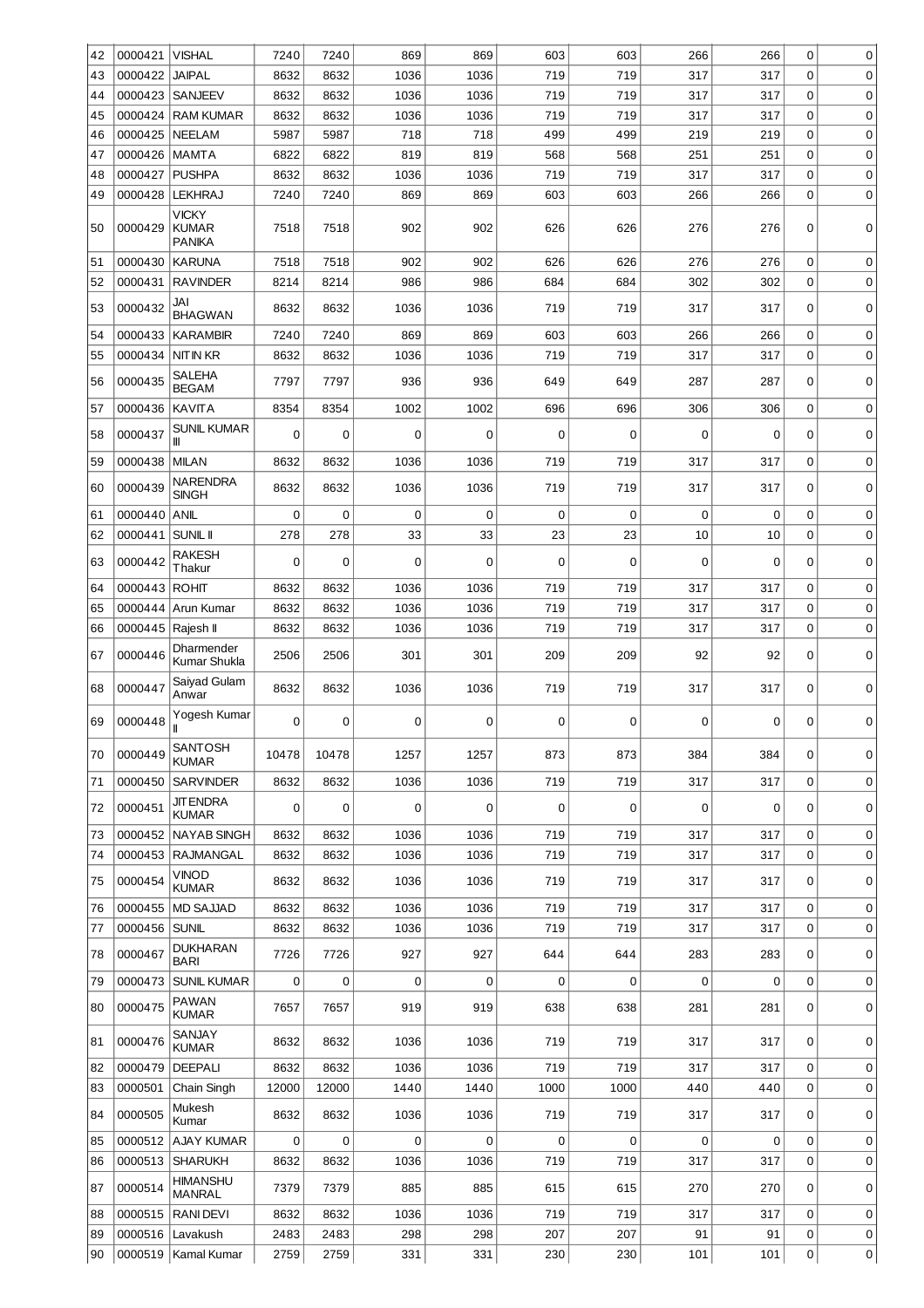| 91  | 0000522     | <b>BYAS YADAV</b>                | 8484 | 8484 | 1018  | 1018  | 707   | 707   | 311   | 311   | $\Omega$ | 0           |
|-----|-------------|----------------------------------|------|------|-------|-------|-------|-------|-------|-------|----------|-------------|
| 92  | 0000523     | <b>AJIMA</b><br><b>KHATUN</b>    | 8632 | 8632 | 1036  | 1036  | 719   | 719   | 317   | 317   | 0        | $\mathbf 0$ |
| 93  | 0000524     | <b>MUKUL</b><br><b>TIWARI</b>    | 7379 | 7379 | 885   | 885   | 615   | 615   | 270   | 270   | 0        | 0           |
| 94  | 0000525     | SUDHA DEVI                       | 8632 | 8632 | 1036  | 1036  | 719   | 719   | 317   | 317   | $\Omega$ | 0           |
| 95  | 0000529     | <b>SANDEEP</b>                   | 8632 | 8632 | 1036  | 1036  | 719   | 719   | 317   | 317   | 0        | 0           |
| 96  | 0000530     | TRUN KUMAR<br><b>MATHUR</b>      | 7797 | 7797 | 936   | 936   | 649   | 649   | 287   | 287   | 0        | 0           |
| 97  | 0000531     | <b>NEHA</b>                      | 7240 | 7240 | 869   | 869   | 603   | 603   | 266   | 266   | 0        | 0           |
| 98  | 0000532     | <b>VIJENDER</b><br><b>KUMAR</b>  | 6961 | 6961 | 835   | 835   | 580   | 580   | 255   | 255   | 0        | $\mathbf 0$ |
| 99  | 0000533     | <b>NAVEEN</b><br><b>KUMAR</b>    | 2088 | 2088 | 251   | 251   | 174   | 174   | 77    | 77    | $\Omega$ | $\mathbf 0$ |
| 100 | 0000534     | <b>NISHA</b>                     | 1114 | 1114 | 134   | 134   | 93    | 93    | 41    | 41    | $\Omega$ | $\mathbf 0$ |
| 101 | 0000535     | <b>NEERAJ</b><br><b>KUMAR</b>    | 1114 | 1114 | 134   | 134   | 93    | 93    | 41    | 41    | $\Omega$ | $\mathbf 0$ |
|     | 102 0000536 | <b>SADHANA</b>                   | 1949 | 1949 | 234   | 234   | 162   | 162   | 72    | 72    | $\Omega$ | 0           |
|     |             | <b>GRAND TOTAL 644244 644244</b> |      |      | 77314 | 77314 | 53666 | 53666 | 23648 | 23648 | 0        | $\mathbf 0$ |

|                                    | A/C 01 EE + Refund of Advance   A/C 01 ER   A/C 02   A/C 10   A/C 21   A/C 22   TOTAL |        |            |      |             |
|------------------------------------|---------------------------------------------------------------------------------------|--------|------------|------|-------------|
| <b>TOTAL DUES AS PER ECR</b>       | 77314                                                                                 | 236481 | 7087 53666 | 3221 | 64   165000 |
| <b>TOTAL AMOUNT BEING REMITTED</b> | 77314                                                                                 | 23648  | 7087 53666 | 3221 | 64   165000 |

# **PART B-NEW MEMBERS' DETAILS**

| SI.<br>No.     | Member<br>Ιd | <b>Member Name</b>                 | Father's/Spouse<br>Name | Relationship with the<br>Member | Date of<br>Birth    | Gender | Date of Joining<br>EPF | Date of Joining<br><b>EPS</b> |
|----------------|--------------|------------------------------------|-------------------------|---------------------------------|---------------------|--------|------------------------|-------------------------------|
| $\mathbf{1}$   | 0000394      | <b>SANJAY KUMAR</b>                | <b>SH RAMPARSAD</b>     | Father                          | $00 - 00 -$<br>0000 | Male   | 01-12-2014             | 01-12-2014                    |
| $\overline{2}$ | 0000467      | <b>DUKHARAN BARI</b>               | Antu                    | Father                          | $04 - 01 -$<br>1951 | Male   | 03-12-2014             | 03-12-2014                    |
| 3              | 0000529      | <b>SANDEEP</b>                     | <b>SH SAHAB SINGH</b>   | Father                          | $01 - 01 -$<br>1986 | Male   | 04-12-2014             | 04-12-2014                    |
| $\overline{4}$ | 0000530      | <b>TRUN KUMAR</b><br><b>MATHUR</b> | <b>SH CHIRANJI LAL</b>  | Father                          | $01 - 01 -$<br>1996 | Male   | 04-12-2014             | 04-12-2014                    |
| 5              | 0000531      | <b>NEHA</b>                        | <b>SH NEMI CHAND</b>    | Father                          | $01 - 01 -$<br>1994 | Male   | 04-12-2014             | 04-12-2014                    |
| 6              | 0000532      | <b>VIJENDER KUMAR</b>              | <b>SH MANGE RAM</b>     | Father                          | $01 - 01 -$<br>1990 | Male   | 04-12-2014             | 04-12-2014                    |
| $\overline{7}$ | 0000533      | <b>NAVEEN KUMAR</b>                | <b>SH JAGRAM</b>        | Father                          | $17-01-$<br>1987    | Male   | 26-12-2014             | 26-12-2014                    |
| 8              | 0000534      | <b>NISHA</b>                       | <b>GOVIND</b>           | Husband                         | $21 - 01 -$<br>1991 | Female | 26-12-2014             | 26-12-2014                    |
| 9              | 0000535      | <b>NEERAJ KUMAR</b>                | <b>SH DHRAM SINGH</b>   | Father                          | $01 - 01 -$<br>1994 | Male   | 27-12-2014             | 27-12-2014                    |
| 10             | 0000536      | <b>SADHANA</b>                     | <b>DATARAM</b>          | Husband                         | $01 - 01 -$<br>1981 | Female | 26-12-2014             | 26-12-2014                    |

# **PART C-EXITING MEMBERS' DETAILS**

|                | SI, No.   Member Id | <b>Member Name</b>     |            | Date of Exit from EPF Date of Exit from EPS Reason for leaving |           |
|----------------|---------------------|------------------------|------------|----------------------------------------------------------------|-----------|
|                | 0000399             | <b>SHARDA</b>          | 01-12-2014 | 01-12-2014                                                     | Cessation |
| $\overline{2}$ | 0000405             | RAHUL MATHUR           | 01-12-2014 | 01-12-2014                                                     | Cessation |
| 3              | 0000409             | <b>GAURAV MANDAL</b>   | 01-12-2014 | 01-12-2014                                                     | Cessation |
| $\overline{4}$ | 0000437             | <b>SUNIL KUMAR III</b> | 01-12-2014 | 01-12-2014                                                     | Cessation |
| 5              | 0000440             | <b>ANIL</b>            | 01-12-2014 | 01-12-2014                                                     | Cessation |
| 6              | 0000448             | Yogesh Kumar II        | 01-12-2014 | 01-12-2014                                                     | Cessation |
|                | 0000451             | <b>JIT ENDRA KUMAR</b> | 01-12-2014 | 01-12-2014                                                     | Cessation |
| 8              | 0000473             | <b>SUNIL KUMAR</b>     | 01-12-2014 | 01-12-2014                                                     | Cessation |

## **PART D : MEMBER'S ARREAR DETAILS**